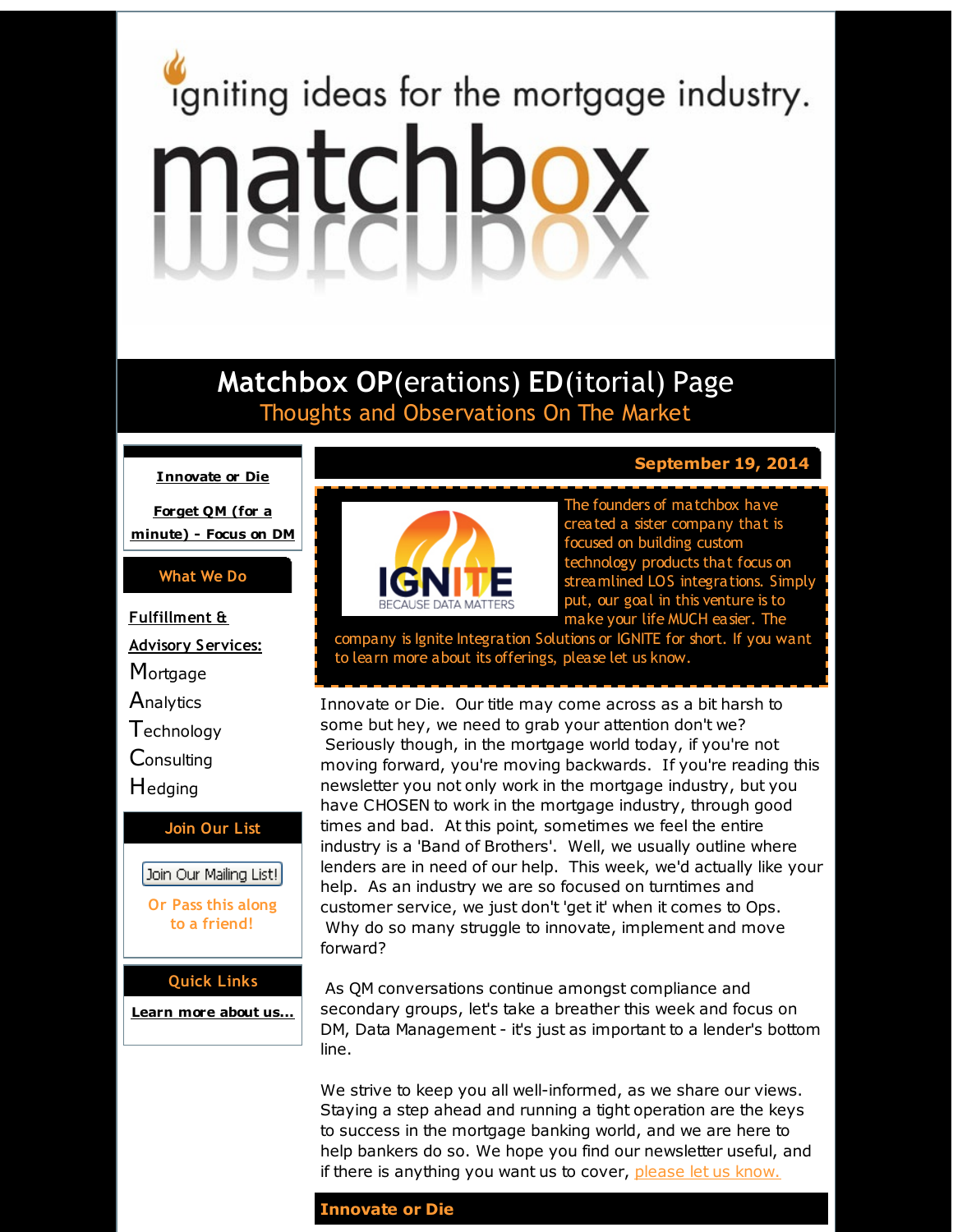The meetings of today seem to be a routine array of conflicting opinions and the end result is that nothing gets done. We sit in so many meetings and over and over again lenders become paralyzed or stagnated by indecision. "We're going to give it some thought and discuss again later." While that is a more than a fair response, isn't it the same line a client will give an LO when they're not interested? So what's your rebuttal? Why are we all so stuck when it comes to innovating, implementing and improving? There seems to be so much emphasis on the current "process" that when looking to gain efficiencies, lower origination costs, improve or streamline workloads, no one wants to change the current "process" and so the vicious cycle continues.

While the complaints of sky high origination costs only grow louder by the day, simple suggestions like launching a paperless environment are tabled. Why? Usually because a department or single person refuses the change. It's crazy to think about, but it's the truth. And even when an agenda is agreed upon, the implementation can have 5-10 people voicing various opinions of certain mechanics. What they are left with is a dragging implementation, wrought with indecision and hours upon hours of discussions.

If you look at the direction of the industry over the past few years, regulations and lack of product variations are making the mortgage market a true commodity and it's transparent to the client. More lenders are merging, taking advantage of economies of scale while differentiating yourself in the market is becoming more and more difficult (and expensive). Lenders are more alike than different today, which was not the case just a few years ago. On the compliance front, firms have made the required changes and in the process have absorbed the associated costs. Where we are seeing stagnation is in firm's lack of embracing innovation and allowing indecision to impede improving their operations.

As an example, we are continuously asked to make technology do what a human does not (want to) do. In most instances we agree with the thought process. The problem lies in why the request is made. The question is being asked because management ultimately does not have faith in its staff to do their job - usually because of errors or problems that have reached a boiling point. In many cases, lenders are looking to technology, not to reduce costs, and not to become more efficient, but to catch things that they do not think their staff can catch on their own. Don't we need to change this mindset? Yes, we can leverage technology for this purpose, but shouldn't we be looking at technology for real innovation? There are some very smart people in this industry and they are not utilized for their knowledge or skills. Most of our industry's talent is buried in an inefficient process and spending most of their time fixing problems or completing manual tasks.

There are certain items in today's market that used to be optional, but in our opinion are now mandatory. Examples of these items are:

Being fully paperless

Having a fully integrated LOS & PPE (hint: if you are manually printing or saving docs or manually completing 3-5+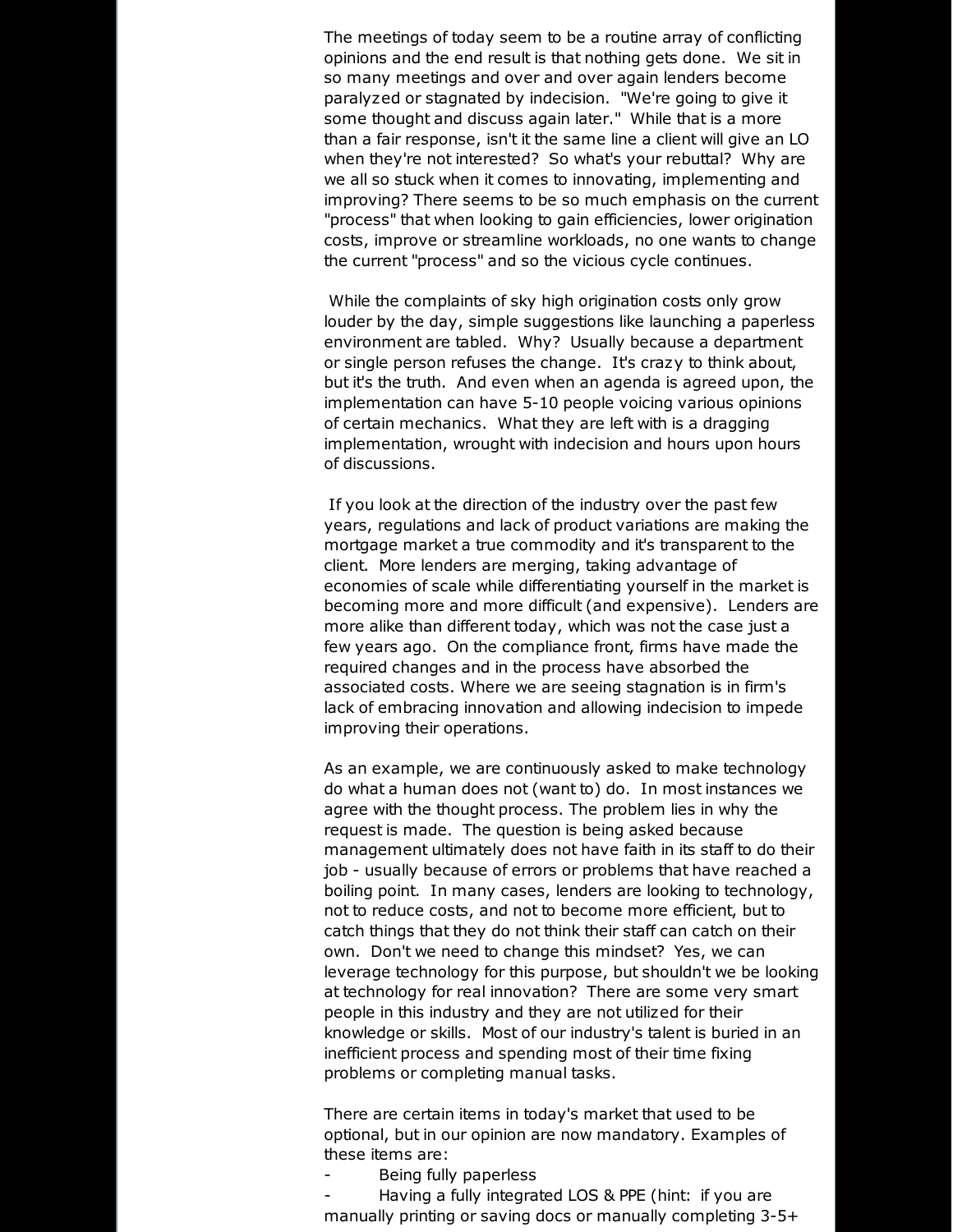datapoints, you are not fully integrated)

- Having a lead management platform

Underwriters with a max touch rate of 3x per file (oh and of course having a method to track 'touches')

Having access to clean, usable, on-demand reporting

Eliminating communication via email and pipeline management through printouts or excel files

These are not just required to lower costs and make you more efficient, but they will also allow your staff to excel and scale. Providing a better client experience and allowing staff to shine is what will differentiate one lender from another. The above comments aren't so innovative in today's market, but they are prerequisites for taking on the real innovative ideas that are coming down the pipe e.g.

-Can the entire mortgage process operate in a virtual environment?

-What's an e-mortgage and will we be ready for it? -How about originations and pipeline management on smartphones or tablets? (psst, this is coming)

-Can we get an application to closing docs down to 7 days?

Failing to embrace change or becoming stagnant on an implementation and lenders are asking to be passed by the competition. If you're not sure and asking 'is that me?' right now, someone else just moved passed you. We always love to help, it's what we do, but if anyone can help us understand and provide insight into the real answers as to why companies allow themselves to resist change, it will be an eye-opening experience for both of us.

## **Ditch QM and Focus on DM!**

We spoke last week about our new company, Ignite whose tag line is "Because Data Matters." Following up on the commodity theme (see above), the secondary and loan delivery process have converged into one. If you haven't realized this yet, we should have a serious talk. Many firms already understand their data and its accuracy are going to set themselves apart. And with sloppy data and poor management tools, margins and net revenue/basis points are shrinking by the day.

Communicating, capturing and understanding your data is the ultimate key. Most lenders have access to data-overload - the amount of data is not the problem. The issue is recognizing what data / reports are valuable and not getting bogged down in data overload / information that really means nothing to your process. Isn't every Secondary Department scrapping for every last penny? Don't they need time to strategize on new ways to leverage the pipeline? They will only be successful if data is not only available, but it's delivered in a streamlined fashion. There are way too many talented people in Secondary and Post Closing spend their time looking at reports and data that doesn't matter and don't know where to find or how to aggregate the data matters and that they truly need.

Everyone needs the ability to understand what data is necessary, extract the required data, translate it into the required format in the most efficient fashion. This is what sets a well-run back-end ops apart from those who are sloppy, inattentive, and careless